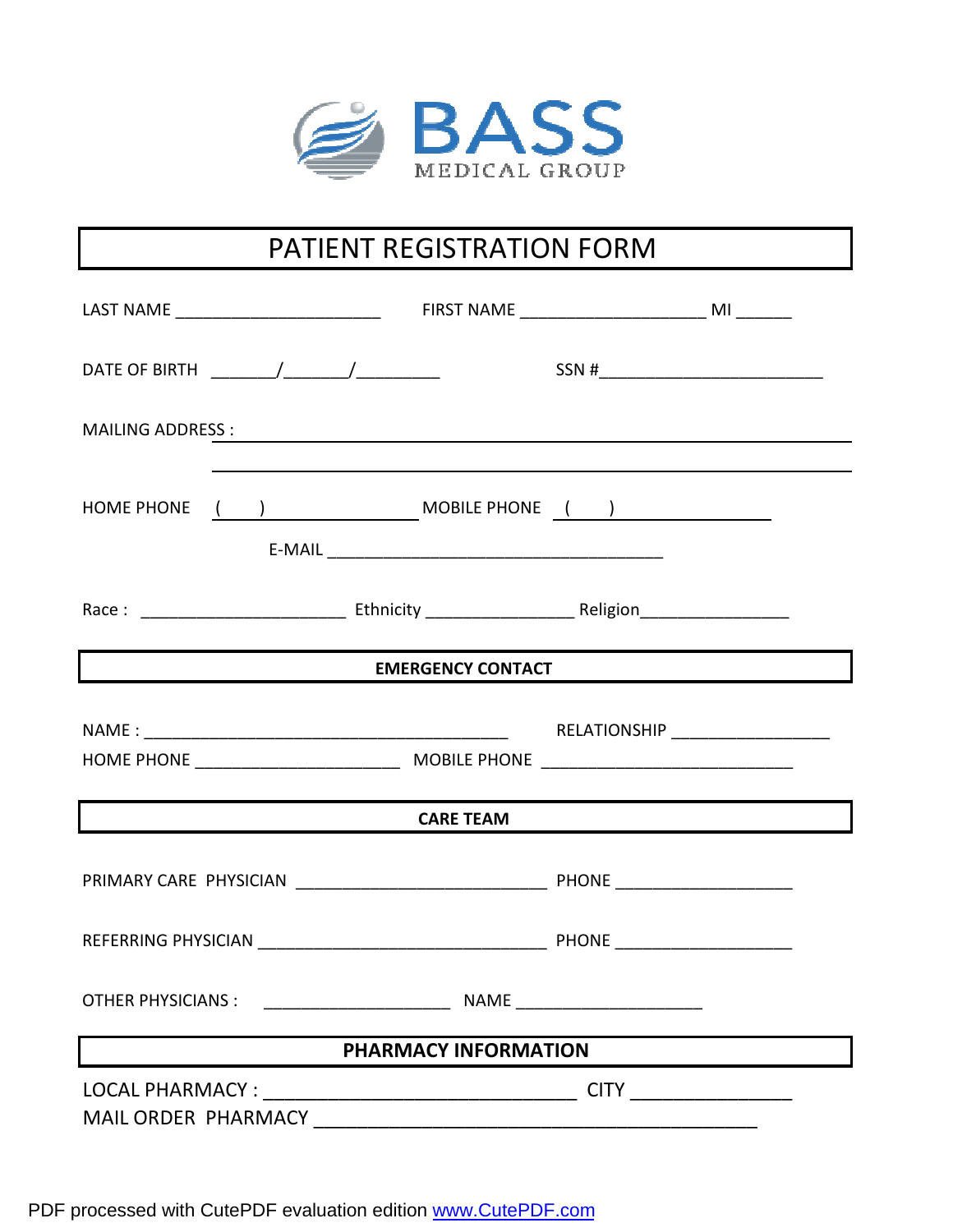# Financial Policy and Assignment Agreement for BASS MEDICAL GROUP

Office copayments and coinsurance will be collected at the time of your appointment. Our practice accepts cash, personal checks, VISA and MasterCard. You will be charged \$25.00 for returned checks or credit card. Estimated Prepayment or credit card information will be required at the time of service if you have not met your deductible and out of pocket.

#### **Insurance**

We bill participating insurance companies as a courtesy to you. If we do not receive payment from your insurance company you will be responsible to pay the balance in full.

# Assignment Agreement

I request that payment of authorized benefits be made to Bass Medical Group for any medical services rendered. I understand that my signature requests that payment be made and authorizes release of medical information necessary to pay a claim.

#### Missed Appointments/Late Cancellations

Broken appointments represent a cost to us, to you and inconvenience to other patients who could have been seen in the time set aside for you. We require a 24 hour notification for cancellation or reschedule of an office appointment or there will be a \$50 charge. Excessive abuse of scheduled appointments may result in discharge from the practice. We require  $a 5$ business day notification to cancel or reschedule procedures or there will be a \$100 charge per procedure. For missed procedures without notification there will be a \$200 charge.

#### Consent for Treatment of Minor

This will authorize F. Anderson Rowe, M.D., and Julia DeRenzi, PA-C to perform any necessary or routine medical treatment including examination and diagnostic procedures.

# **Collections**

Patients with an outstanding balance of 60 days overdue must make payment arrangements prior to scheduling appointments. For accounts 90 days overdue, patients will receive a final call from our billing office and payment arrangements must be made within 10 business days. Accounts will be sent to Collections and a 25% collection fee will be assessed, if no patient response.

\_\_\_\_\_\_\_\_\_\_\_\_\_\_\_\_\_\_\_\_\_\_\_\_\_\_\_\_\_\_\_\_\_\_\_\_\_\_\_\_\_\_\_\_\_\_\_\_\_\_\_\_\_\_\_\_\_\_\_\_\_\_\_\_\_\_\_\_\_\_\_\_\_\_\_\_\_\_\_\_\_\_\_\_\_\_\_\_\_\_\_\_

\_\_\_\_\_\_\_\_\_\_\_\_\_\_\_\_\_\_\_\_\_\_\_\_\_\_\_\_\_\_\_\_\_\_\_\_\_\_\_\_\_\_\_\_\_\_\_\_\_\_\_\_\_\_\_\_\_\_\_\_\_\_\_\_\_\_\_\_\_\_\_\_\_\_\_\_\_\_\_\_\_\_\_\_\_\_\_\_\_\_

Patient's Name (please print) Signature Signature Date

# If Minor or Responsible Party is other than patient, please fill out below:

Parent/Responsible Party's Name Signature Signature Date